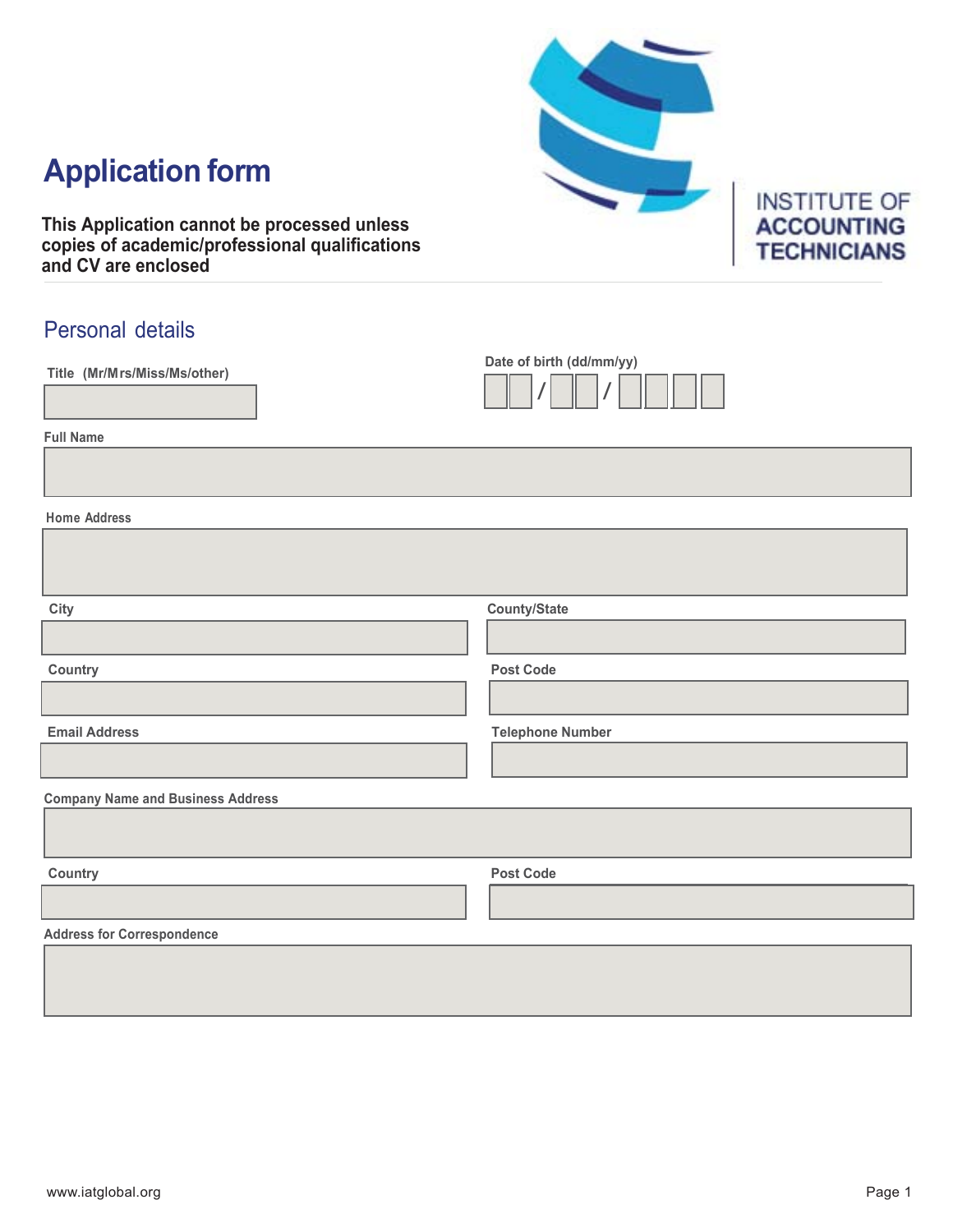### Academic details **This Application cannot be processed unless copies of academic/professional qualifications are enclosed**

| Qualification | <b>College /University</b> | Year |
|---------------|----------------------------|------|
|               |                            |      |
|               |                            |      |
|               |                            |      |
|               |                            |      |
|               |                            |      |

### Professional details

| Qualification | <b>College /University</b> | Year |
|---------------|----------------------------|------|
|               |                            |      |
|               |                            |      |
|               |                            |      |
|               |                            |      |
|               |                            |      |
|               |                            |      |
|               |                            |      |

### Additional Information (Optional)

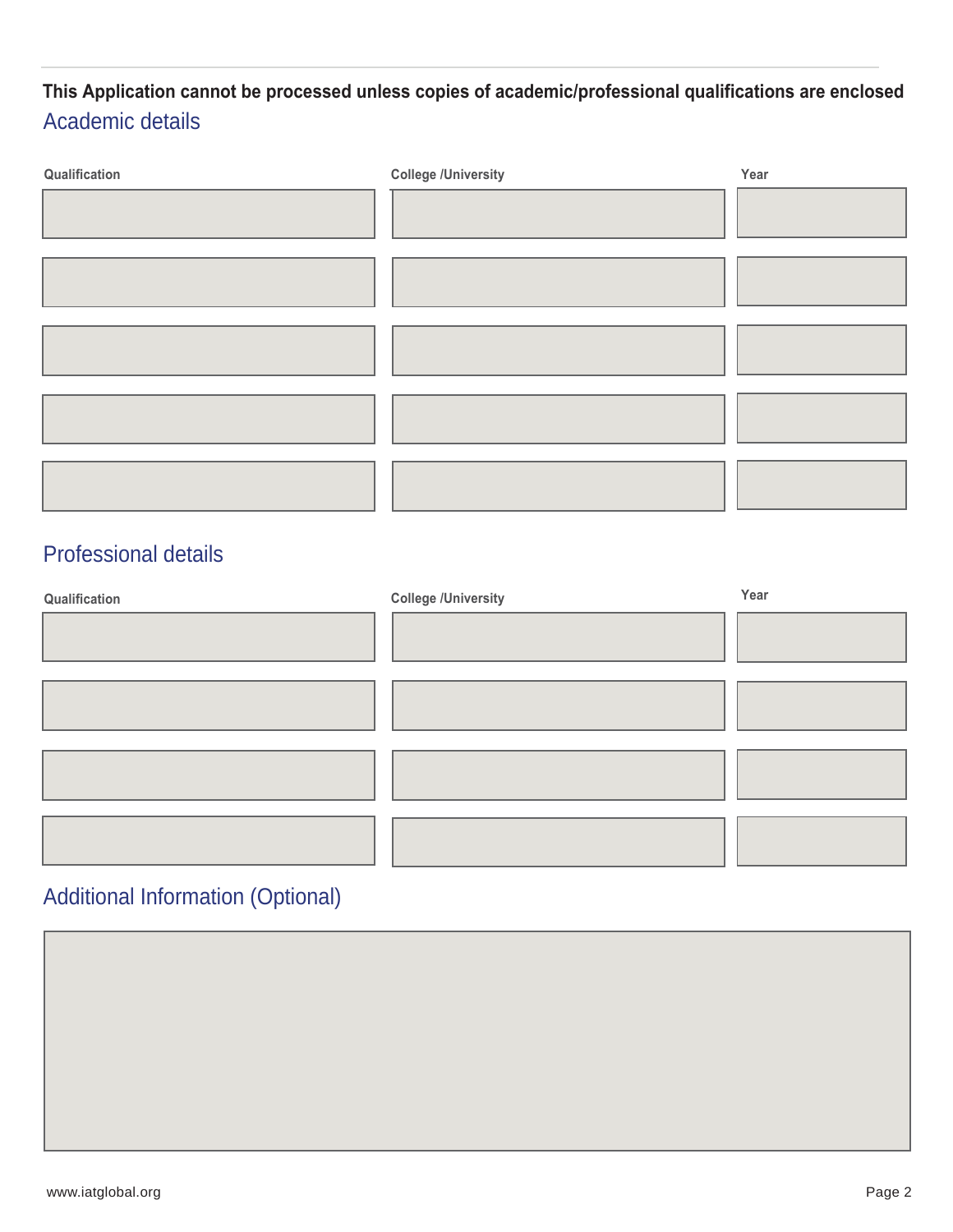#### **Reference**

**A reference must be supplied before the application can be processed.**

**Name of referee** 

**Job title** 

**Company**

I have known the applicant for \_\_\_\_\_\_\_\_\_\_\_\_\_\_\_\_\_\_\_\_\_\_years and and support his/her application for membership of the Institute of Accounting **Technicians - IAT. To the best of my knowledge the details of his/her application are correct.** 

**Remarks (Optional)**

| ____<br><b>Date</b> |
|---------------------|
|---------------------|

Ī

**Signature of Applicant**

**I agree to accept the decision of the Council regarding my eligibility for IAT membership. If elected, I agree to abide by the Institute's Charter and By-laws and to observe the provisions of the Institute's Code of Professional Standards. I confirm that the information supplied in support of my application is correct.**

|--|